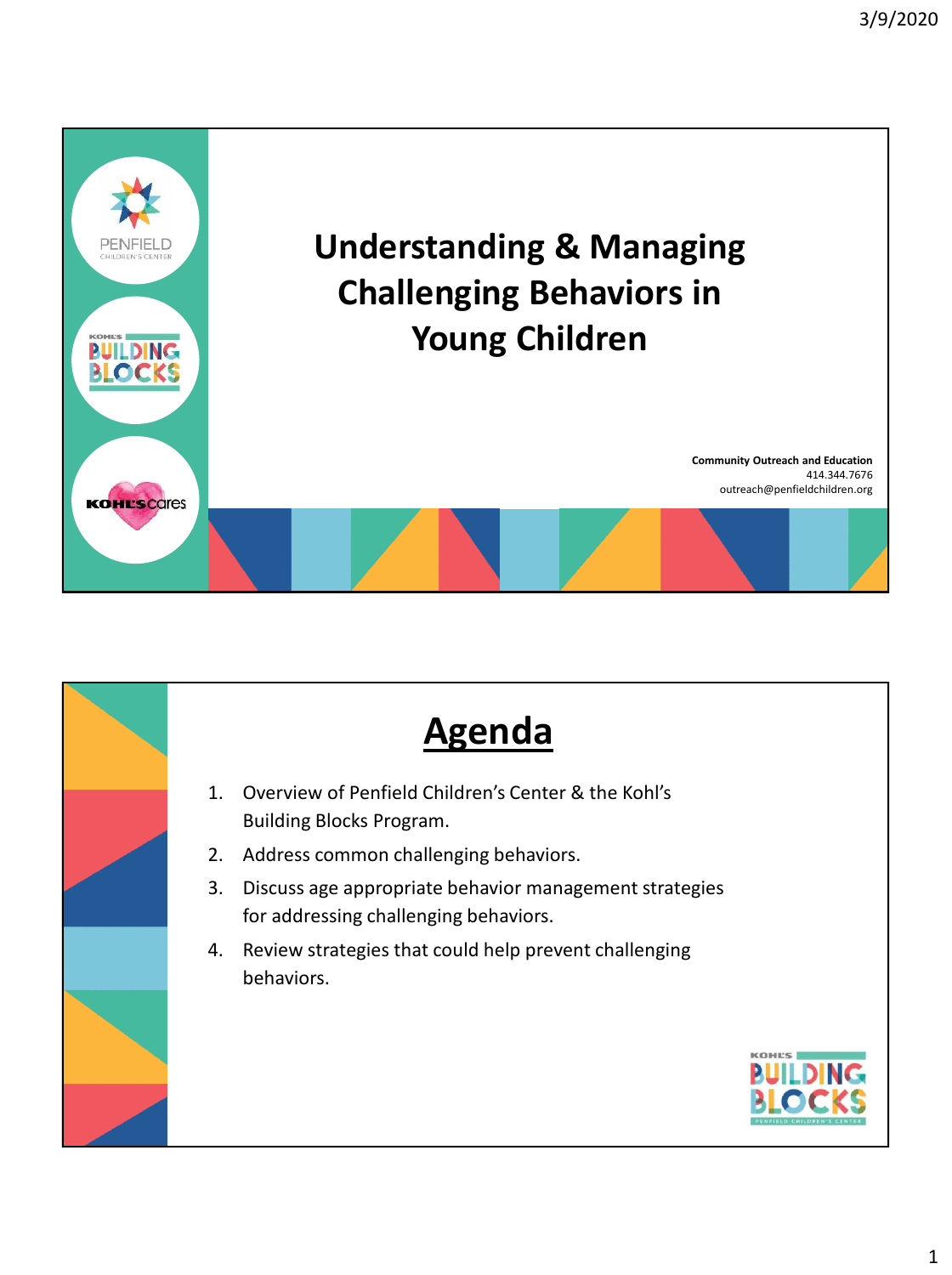

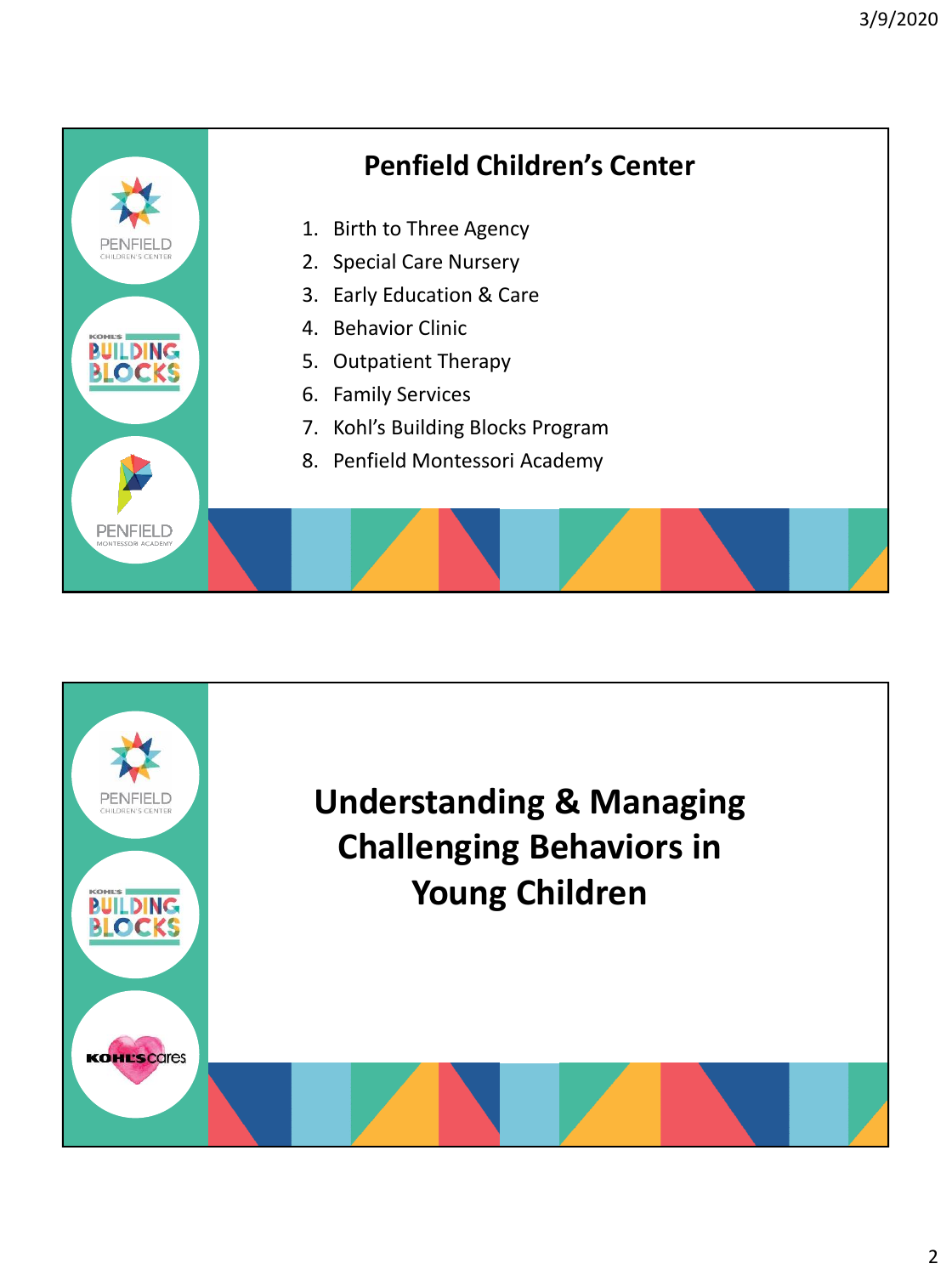

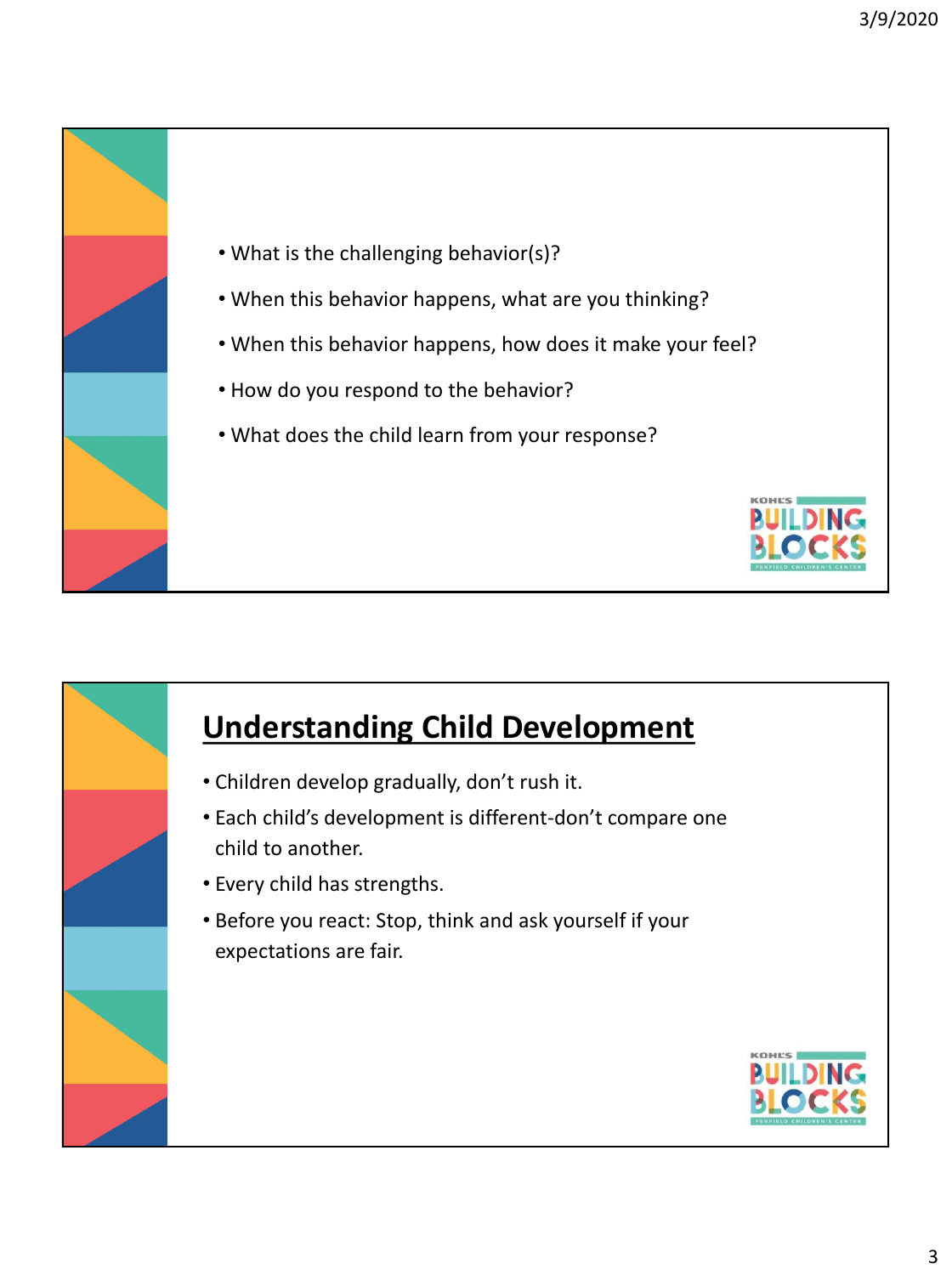

| Birth - 12 months | • biting, mouthing, grabbing, shaking and dropping,<br>swatting, and seeing what happens as a result<br>• Starts showing separation anxiety (8-12 months)<br>• Shouts for attention          |               |
|-------------------|----------------------------------------------------------------------------------------------------------------------------------------------------------------------------------------------|---------------|
| $12 - 18$ months  | • Teases and tests parental limits                                                                                                                                                           |               |
| $1 - 2$ years     | • May become angry if activities are interrupted<br>• May hit, fight or bite over a toy<br>• Shows anger through aggressive behavior<br>• Deliberately throws/drops toys & watches them fall |               |
| $2 - 3$ years     | • Show more independence & more defiant behavior<br>• Temper tantrums may become more intense & happen<br>with little cause                                                                  | <b>KOHL'S</b> |
|                   |                                                                                                                                                                                              |               |

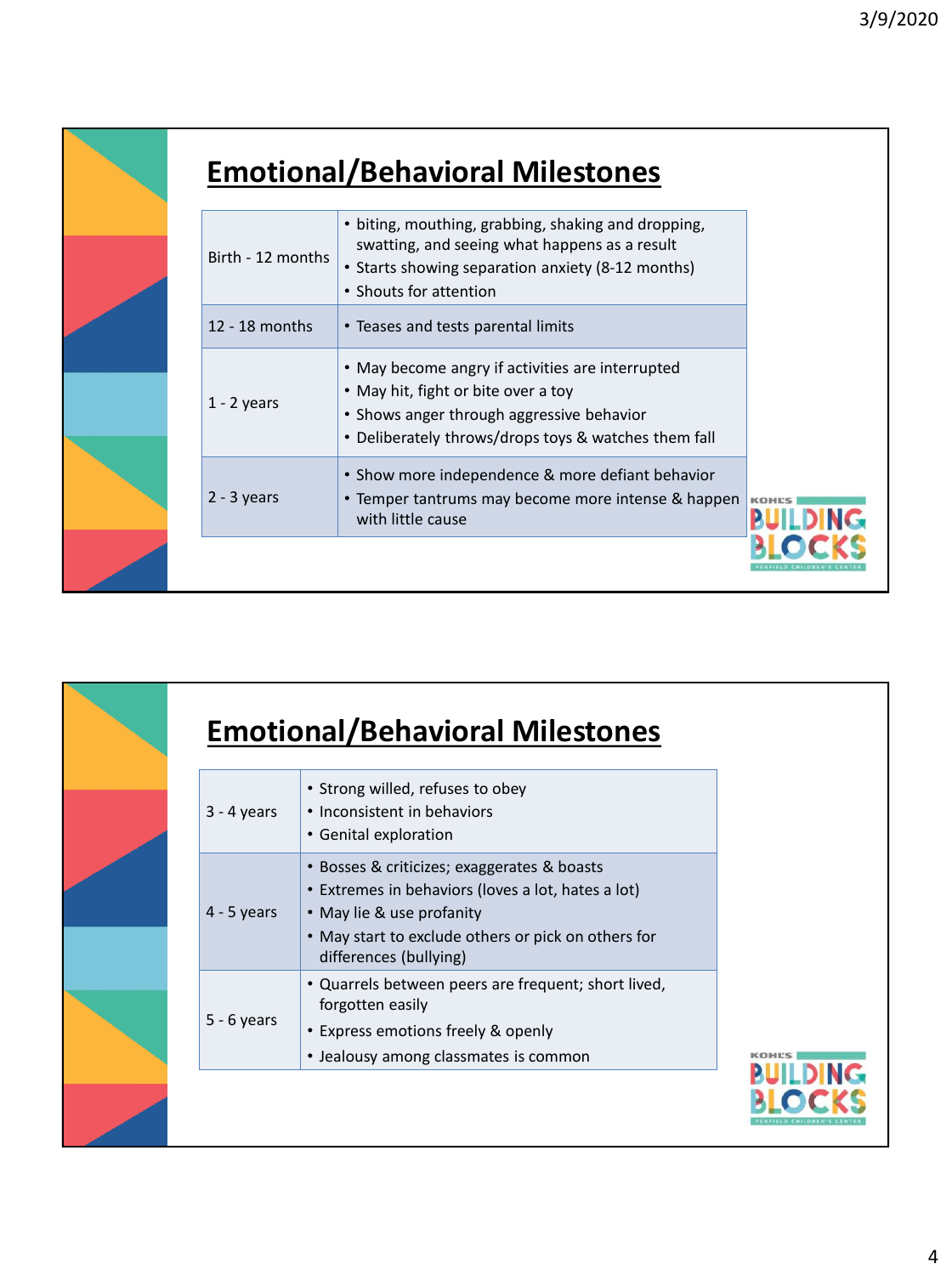| <b>Emotional/Behavioral Milestones</b>                                                                                                                                                                                                                                                                                                                                                      |  |
|---------------------------------------------------------------------------------------------------------------------------------------------------------------------------------------------------------------------------------------------------------------------------------------------------------------------------------------------------------------------------------------------|--|
| • Show more independence from parents and family.<br>• Understand more about his or her place in the world.<br>• Pay more attention to friendships and teamwork.<br>• Want to be liked and accepted by friends.<br>$6 - 8$ years<br>• Learn better ways to describe experiences and talk<br>about thoughts and feelings.<br>• Have less focus on one's self and more concern for<br>others. |  |
|                                                                                                                                                                                                                                                                                                                                                                                             |  |

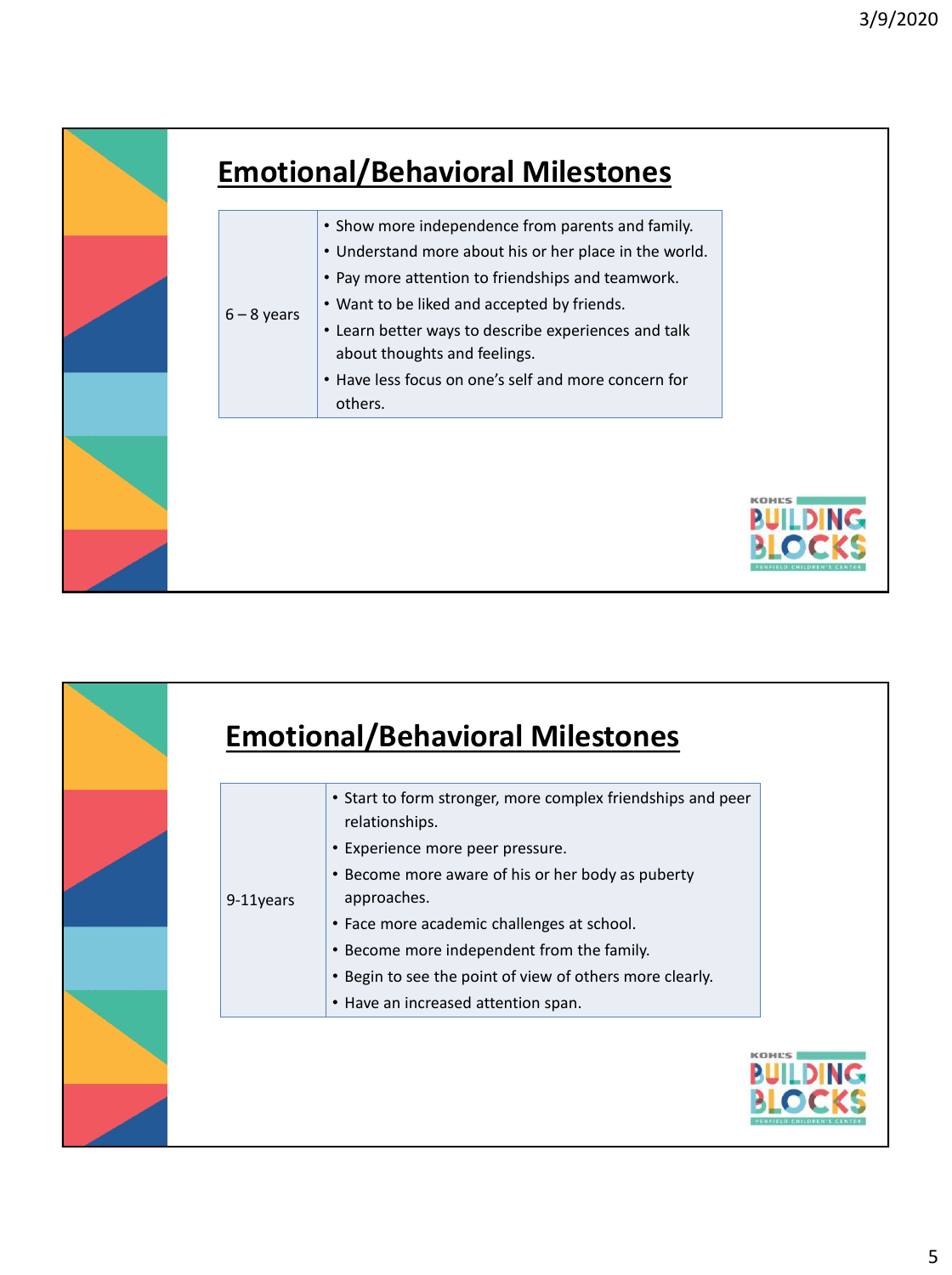



- •Behavior & Trauma
	- Kids with trauma often present with behavioral symptoms.
	- Need unconditional acceptance, predictable routines, and consistent consequences.

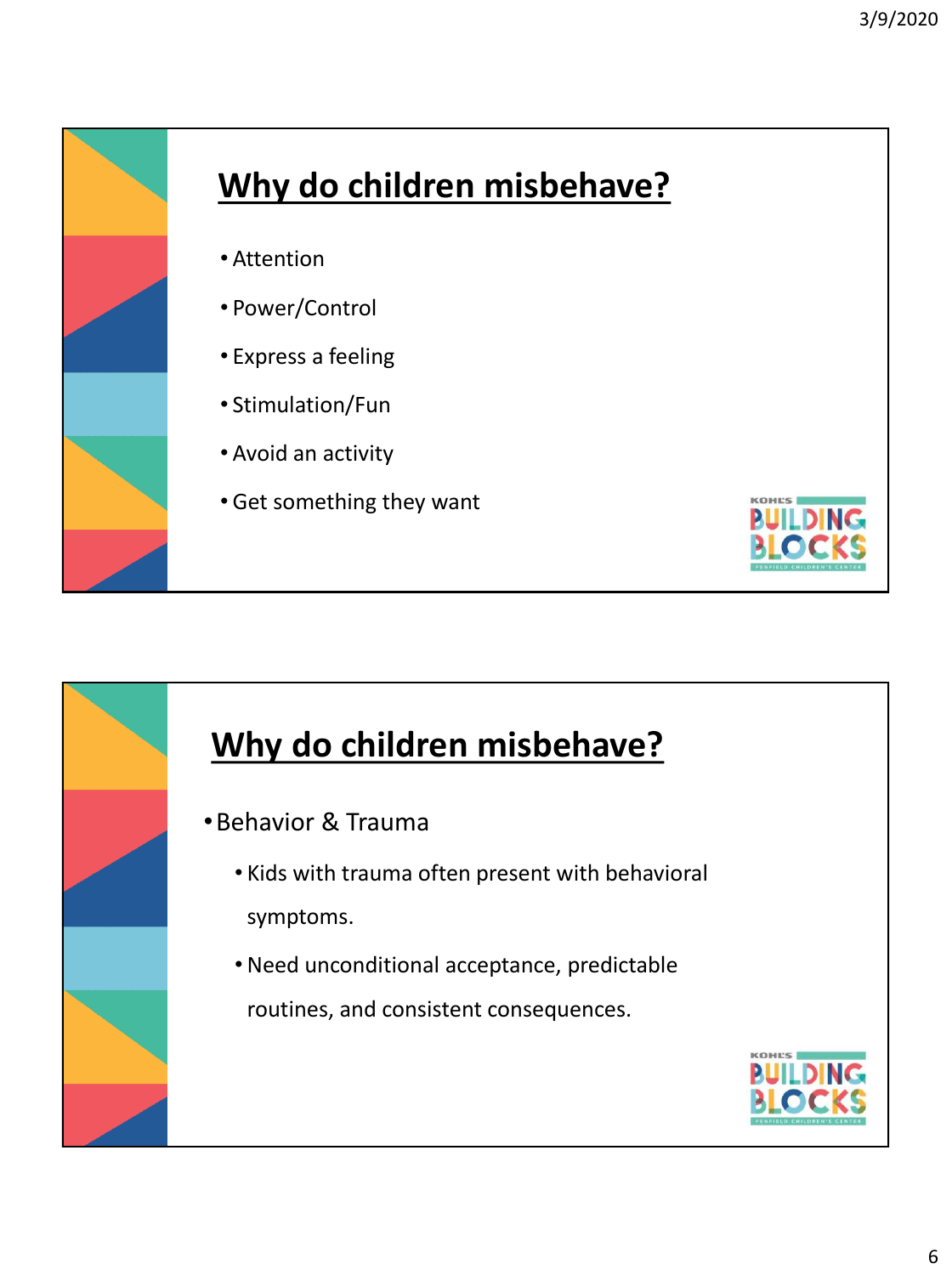

| <b>Proposed Function</b> | <b>A different look</b>                                                      |
|--------------------------|------------------------------------------------------------------------------|
| <b>Attention seeking</b> | Why isn't he getting attention in the way<br>most of his peers do?           |
| Avoiding                 | Many of us avoid when we are<br>uncomfortable---why is she<br>uncomfortable? |
| Control                  | Why can't they get their wants and needs<br>met without conflict?            |
| <b>Trauma</b>            | What's the underlying need?                                                  |
| Unmotivated              | Doing well is preferable-so what's<br>getting in the way?                    |
|                          |                                                                              |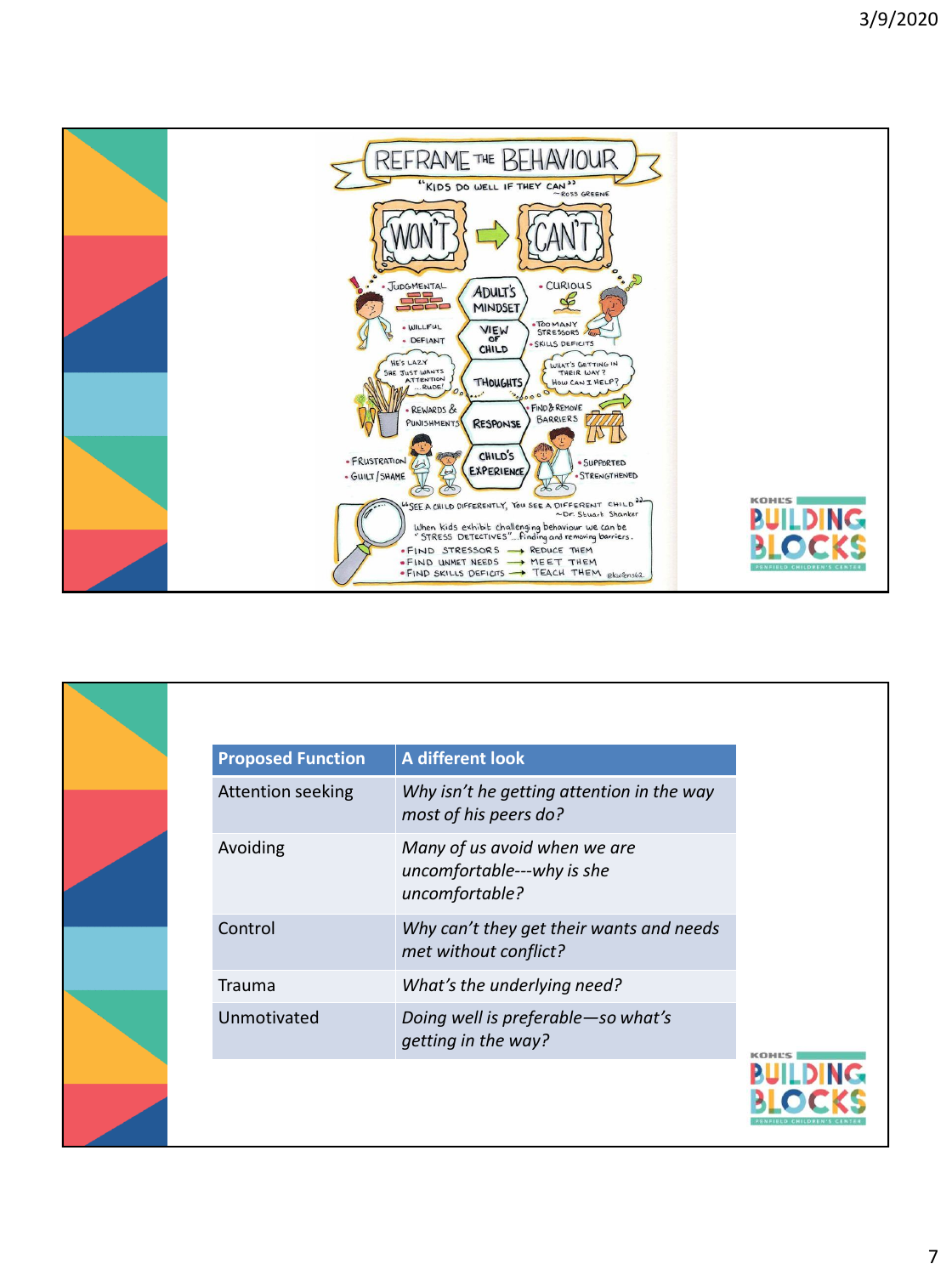

### **How do children learn better?**

- Teacher has gentle voice
- You felt you had "time" to do it
- Teacher was calm
- Teacher was in good mood
- Teacher thought it was fun
- If you made a mistake it was okay.
- Teacher smiled.
- Teacher stated publicly that you were doing very well.
- Teacher yells.
- You felt very rushed.
- Teacher was frantic
- Teacher was angry/tense.
- Thought it was very serious.
- If you made a mistake you were punished.
- Frowned.
- Teacher talked about how stupid you were.





- Create structure and routines
- Maintain high, but reasonable expectations.
- Be clear about rules and limits
- Give clear and appropriate consequences

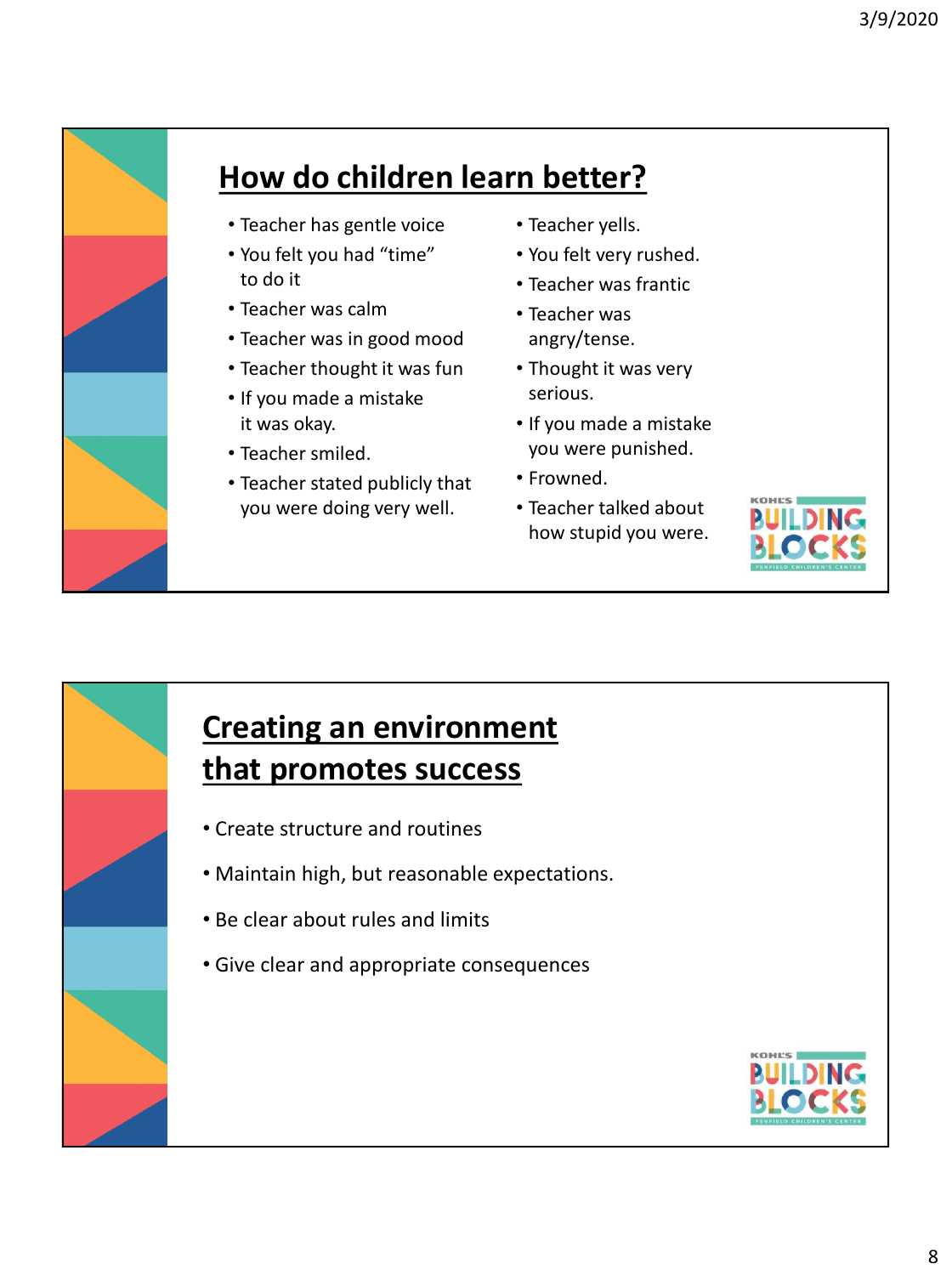

### **Be part of the change tools for success**

- Build relationships
- Praise children often.
- Stop and think be a good role model
- Create a calming space
- Start each day fresh and use a daily check-in.



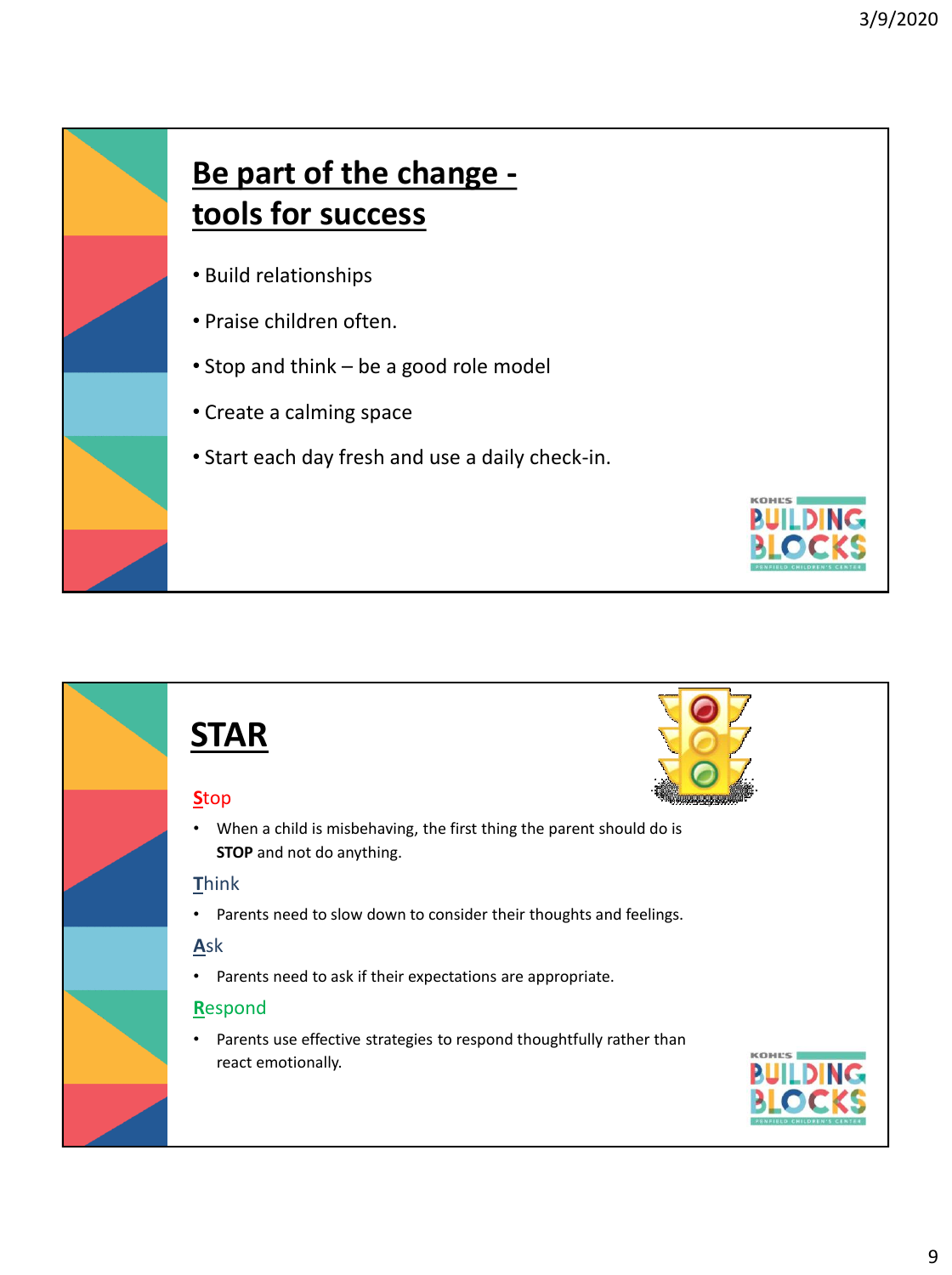

# **How to Respond to Challenging Behaviors**

#### **Anger/Aggression**

- Follow through with a consequence every time aggression occurs.
- Consequences need to be immediate for this age group or they lose value.
- Use natural consequences.
- Consider other interventions before calling parents or sending the child home.

### **How to Respond to Challenging Behaviors**

#### **Attention Seeking Behaviors**

- Ignore whenever it is not disruptive to the classroom.
- Use immediate consequence with behaviors that break classroom rules.
- No arguing or negotiating. Have clear expectations.
- Talk one-on-one with the child. Let them know that you are aware of his behavior and the consequences if it continues.
- Move child in close proximity to the teacher for monitoring.
- Redirect by assigning a task so child can gain useful attention.

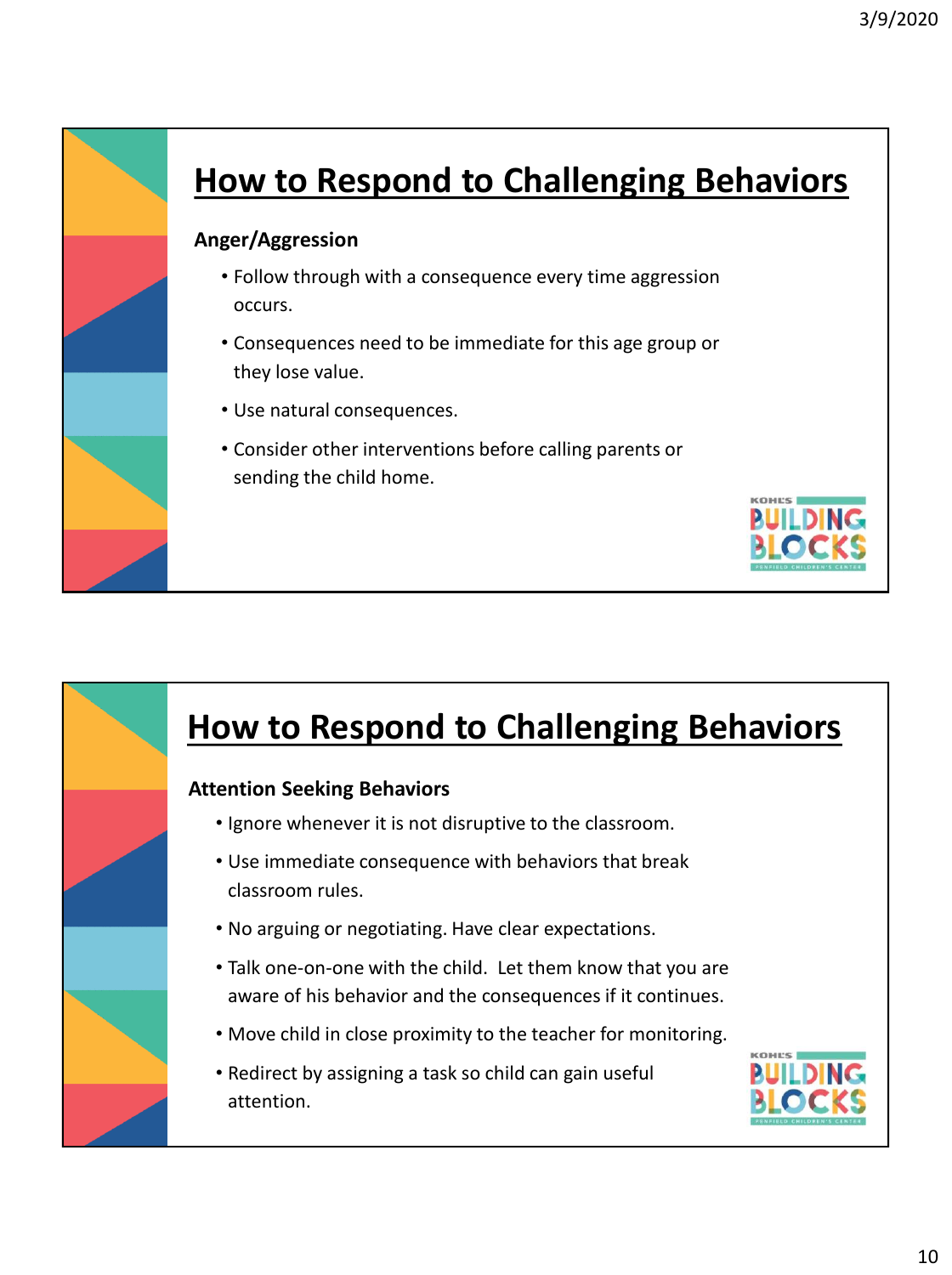

# **How to Respond to Challenging Behaviors**

#### **Hyperactivity/Distracted**

- Have parameters for your accommodations.
	- Allow to stand at seat if necessary.
- Use verbal or visual cues to regroup.
- Utilize frequent check-ins to help child learn to monitor his own symptoms.
- Reminders about keeping hands to self and staying in personal space bubble.
- Use natural consequences.
- Teach & model social skills, praise/reinforce when you see a child using positive play skills.

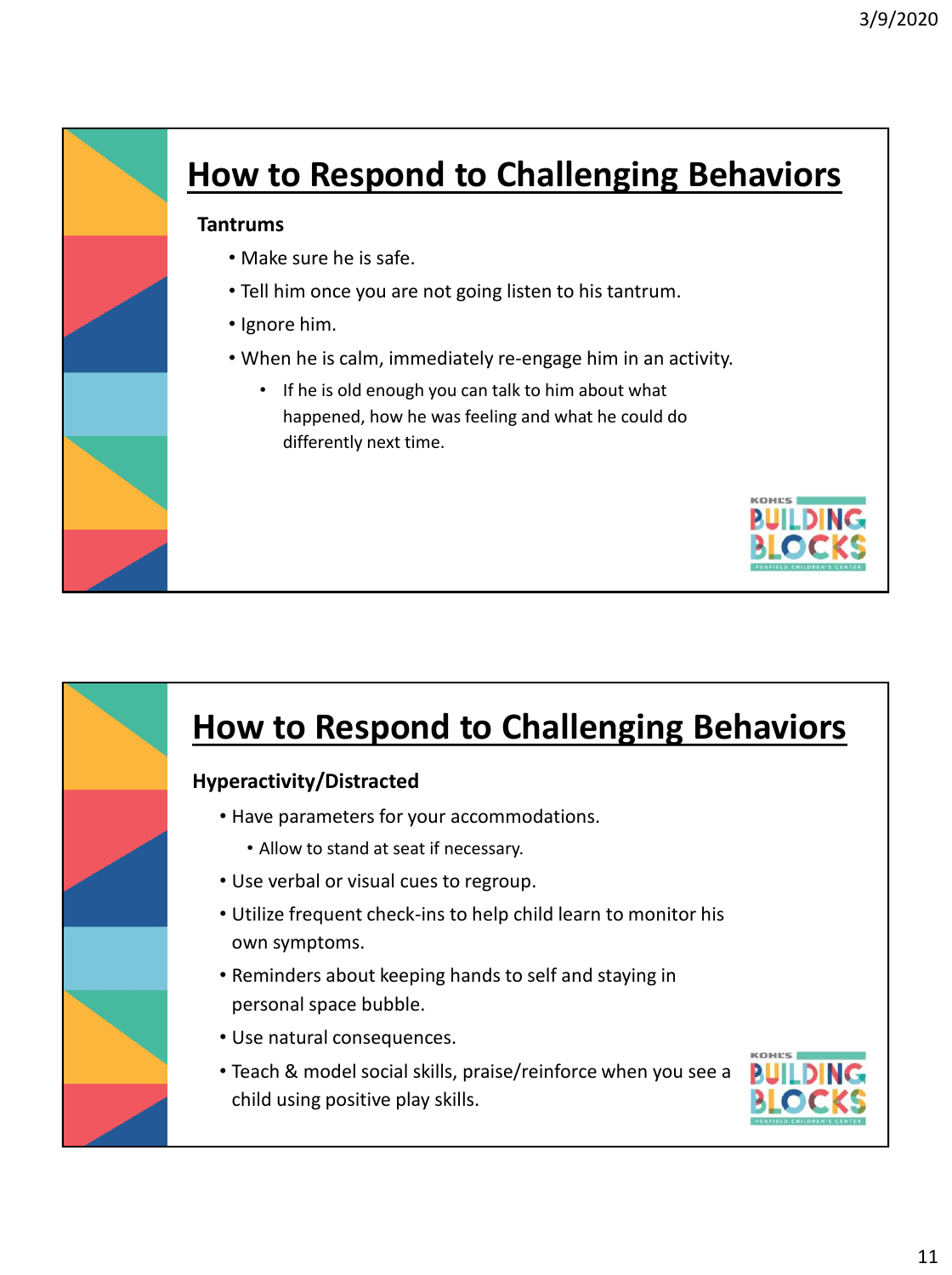

# **How to Respond to Challenging Behaviors**

#### **Power/Control**

- Redirect to positive power by asking for help.
- Offer limited choices.
- Don't fight and don't give in.
- Let routines be the boss.



# **Behavior Management Strategies**

#### **Redirection**

- Very effective with children age 2 years and younger.
- Distract child and move the child on to something else.

#### **Ignoring**

- Most effective for attention seeking behavior (e.g., whining).
- Tell the child what you are ignoring (I'm ignoring you for whining).
- Tell the child what you want (Use your talking voice).
- When behavior stops, redirect and praise the child.

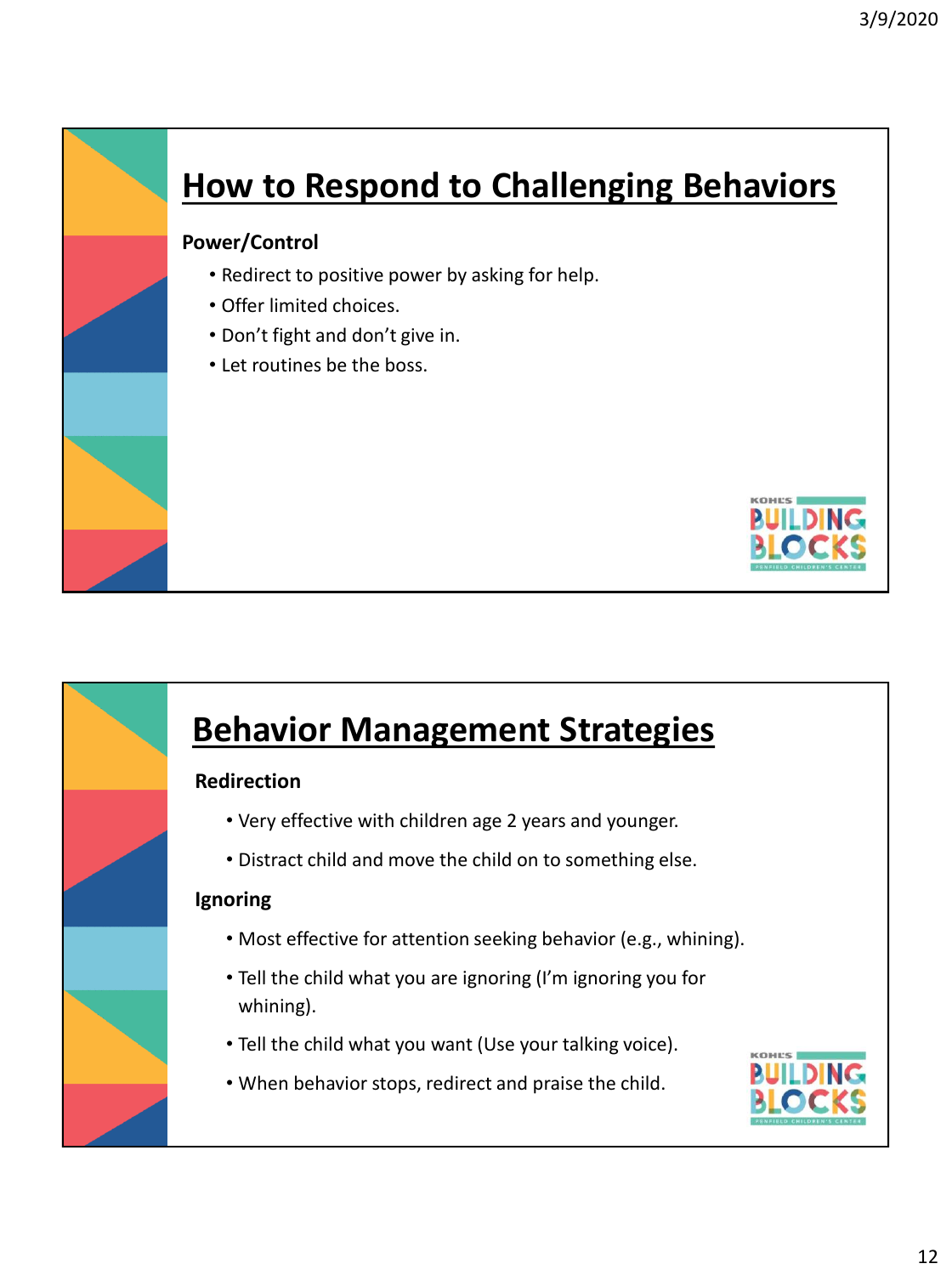

### **Positive Time-Out**

- Is respectful
- Teaches children the value of calming down so hurtful words and actions are avoided and solutions can be reached together.
- Teaches positive human relationship tools.

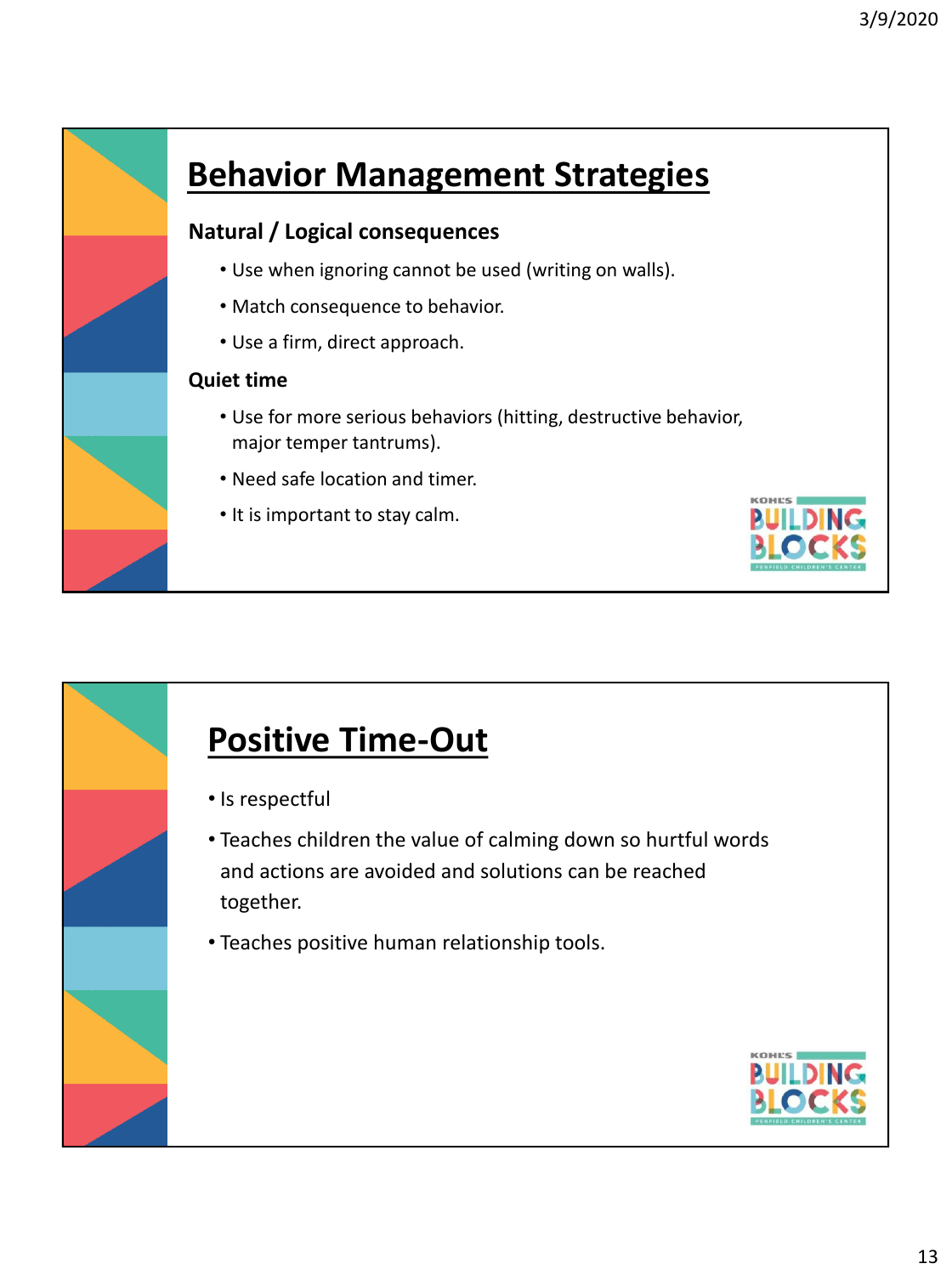

# **Positive Time-Out**

- Discuss the purpose of time-out.
- Have child pick time-out spot.
- Establish rules for the use of positive time-out.
- Taking a time out can also take place anywhere.





# **Improving Compliance**

- Prepare children by communicating what comes next.
- Do not use bribes or threats to get them to comply.
- With young children, give no more than a two-step
- Point out kids that are doing well.
- Avoid giving attention to negative behaviors
- Follow through with gentle hand-over-hand for kids that need more instruction.

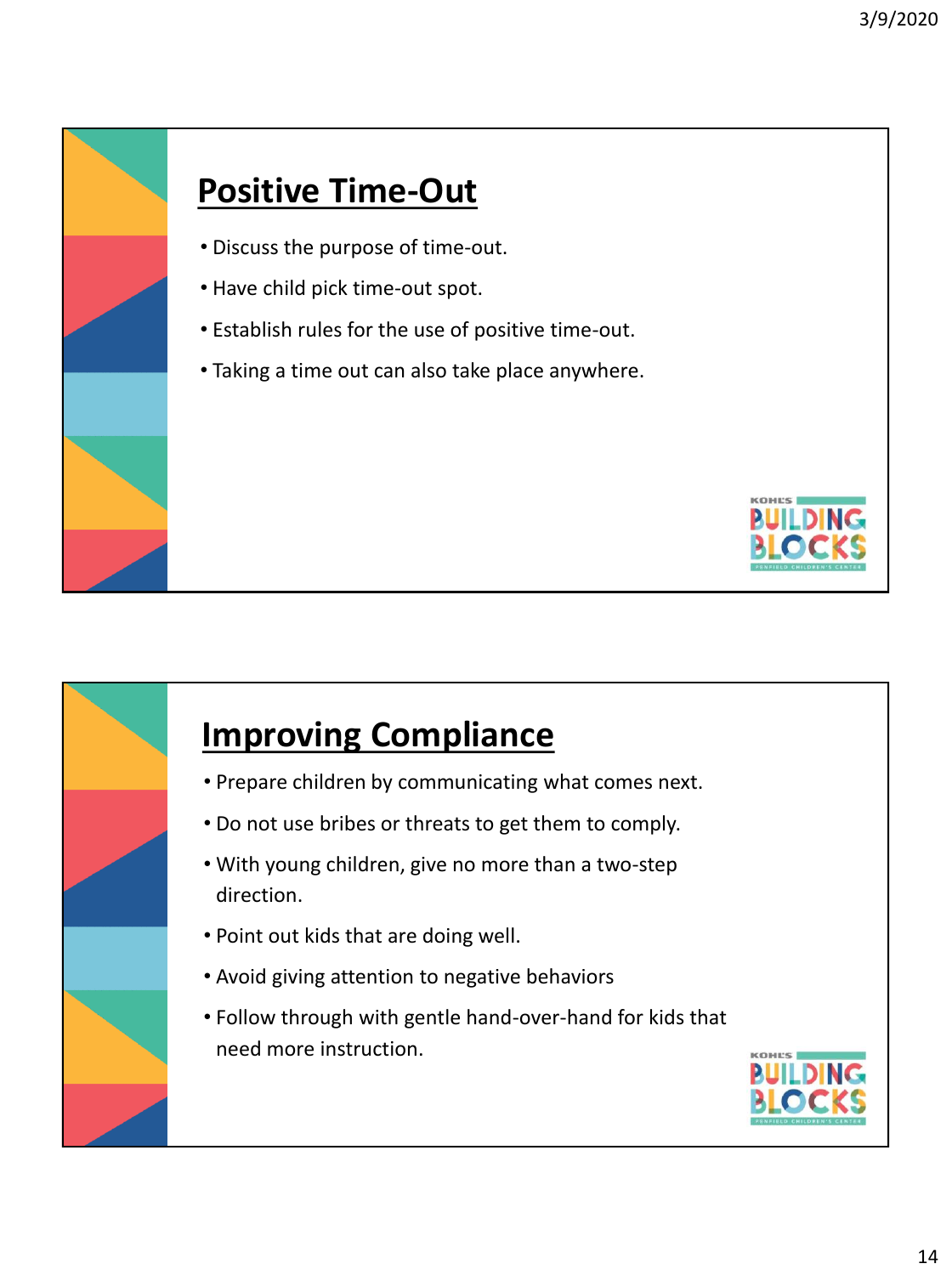

# **Improving Compliance**

#### **No Yelling!**

- Creates a negative communication cycle.
- Can trigger an emotional or behavioral reaction in children with a history of trauma.
- Use clear instructions and consistent consequences for noncompliance.



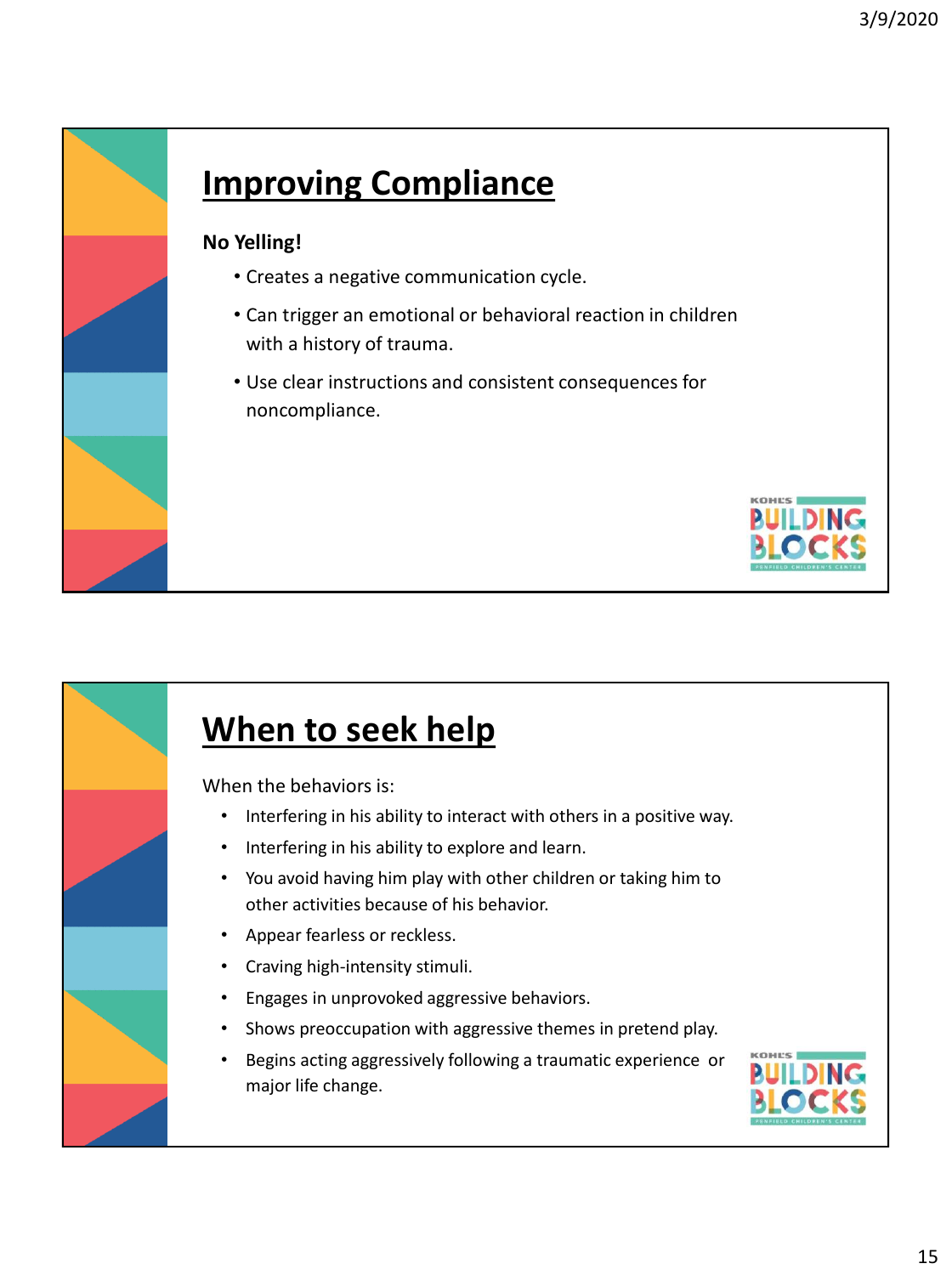

### **Things to remember**

- Parents and caregivers must have good emotional control and fair expectations for behavior management strategies to be effective.
- Children need lots of positive attention and praise for behavior management strategies to work.
- Consistency is **VERY** important.
- Remember behavior management means teaching a child to understand limits and self control.

*"We cannot solve our problems with the same thinking that created them." -Albert Einstein*

- What is the challenging behavior(s)?
- When this behavior happens, what are you thinking?
- When this behavior happens, how does it make your feel?
- How do you respond to the behavior?
- What does the child learn from your response?



**KOMPS**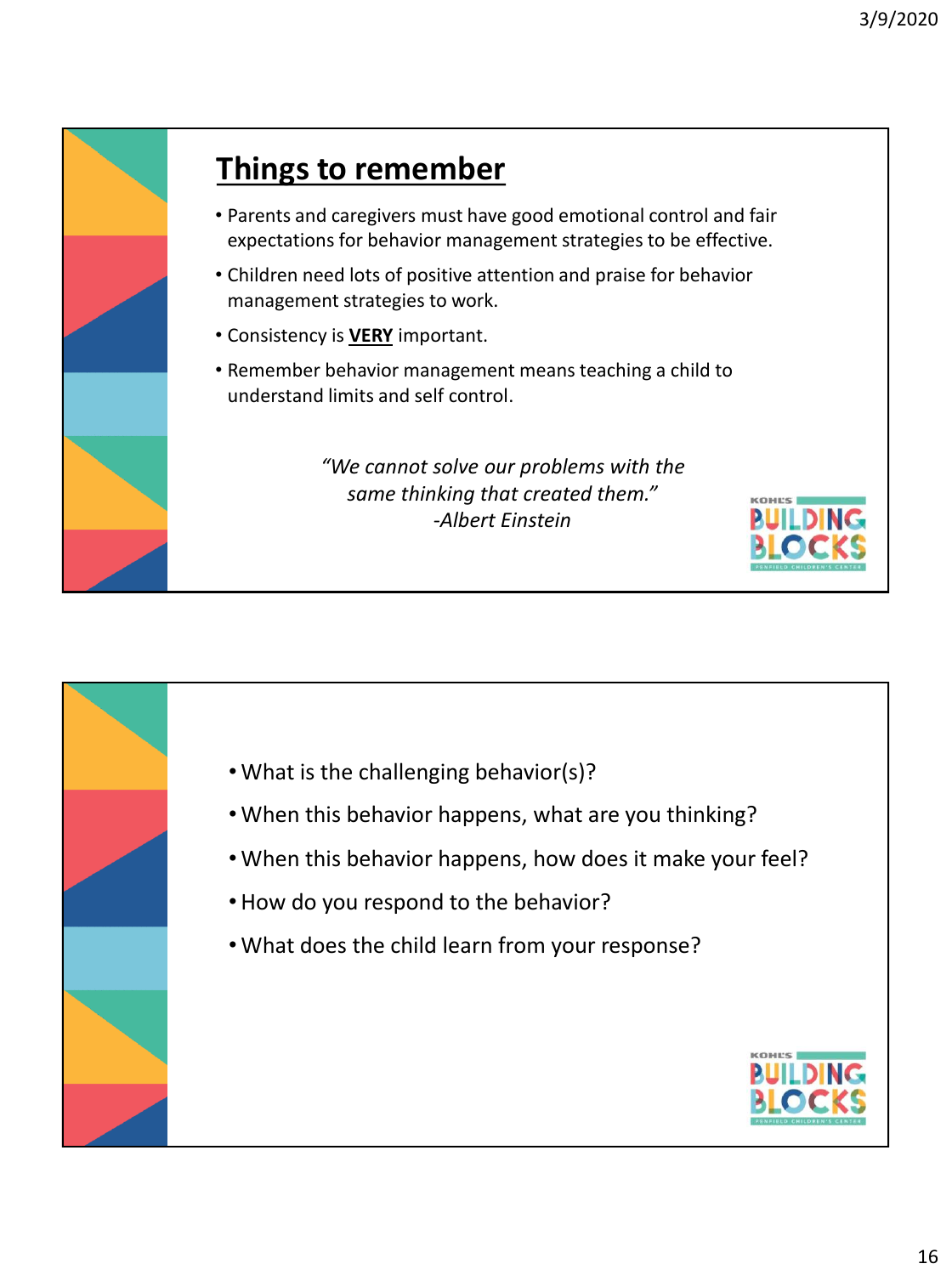